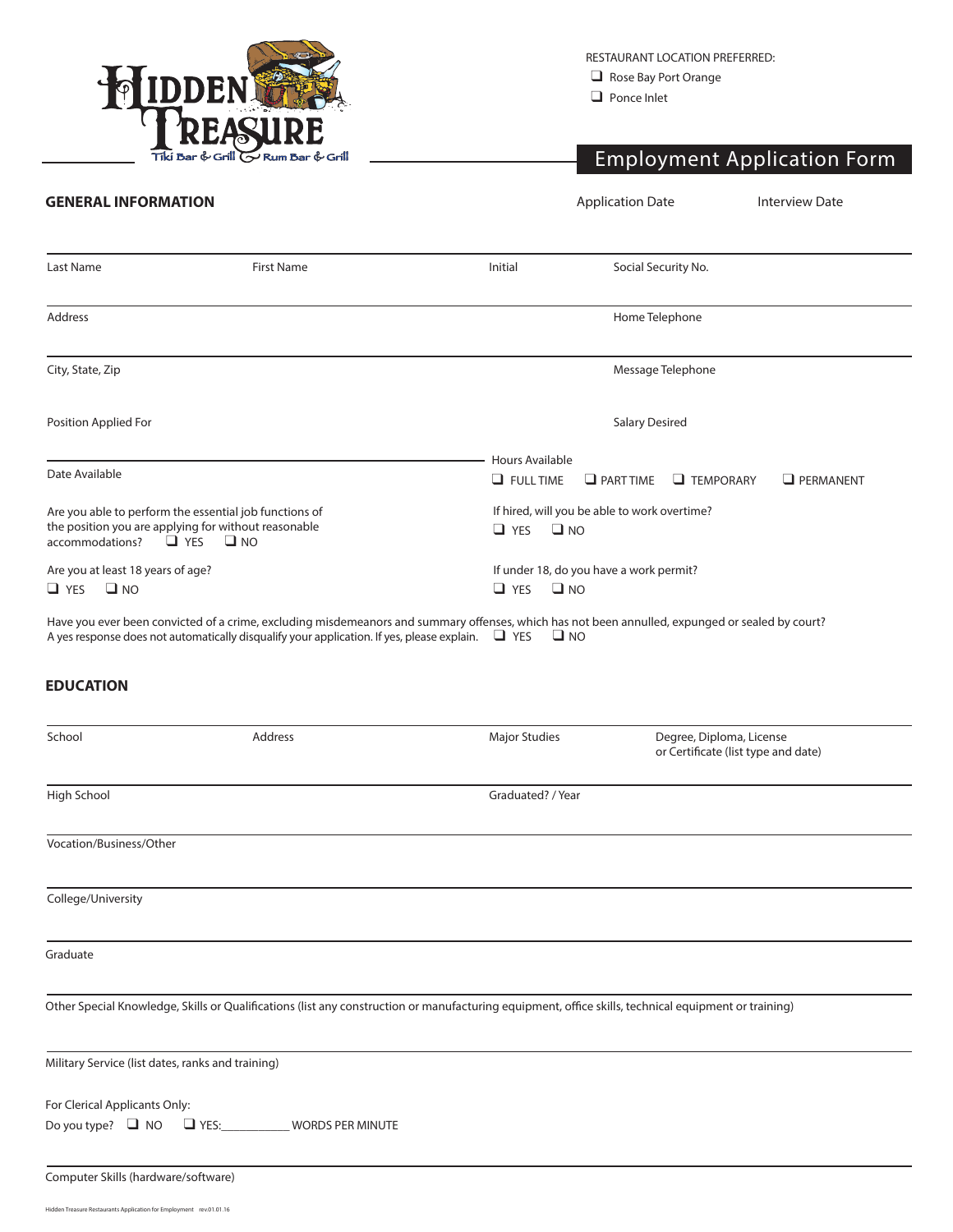## **EMPLOYMENT HISTORY**

List all employers, starting with the most recent position. All information must be completed. You may attach a resume but not in place of completing the required information.

| Most recent employer. Is this your current employer? $\Box$ YES $\Box$ NO |                         | May we contact your employer for references? $\Box$ YES<br>Employed From: Community To: Community Job Title: Community Salarty: Community Salary: Community Community To: Community Job Title: Community Salary: Community Salary: Community Salary: Community Salary: Community Salary: | $\Box$ NO                     |
|---------------------------------------------------------------------------|-------------------------|------------------------------------------------------------------------------------------------------------------------------------------------------------------------------------------------------------------------------------------------------------------------------------------|-------------------------------|
| <b>Employer Name</b>                                                      | <b>Employer Address</b> | Supervisor's Name                                                                                                                                                                                                                                                                        | Supervisor's Phone            |
| Job Duties and Responsibilities                                           |                         |                                                                                                                                                                                                                                                                                          |                               |
| Reason for Leaving                                                        |                         |                                                                                                                                                                                                                                                                                          |                               |
| Next Most Recent Employer                                                 |                         |                                                                                                                                                                                                                                                                                          |                               |
|                                                                           |                         | Employed From: To: The Commission of the Commission of the Commission of the Commission of the Commission of the Commission of the Commission of the Commission of the Commission of the Commission of the Commission of the C                                                           |                               |
| <b>Employer Name</b>                                                      | <b>Employer Address</b> | Supervisor's Name                                                                                                                                                                                                                                                                        | Supervisor's Phone            |
| Job Duties and Responsibilities                                           |                         |                                                                                                                                                                                                                                                                                          |                               |
| Reason for Leaving                                                        |                         |                                                                                                                                                                                                                                                                                          |                               |
| Next Most Recent Employer                                                 |                         |                                                                                                                                                                                                                                                                                          |                               |
|                                                                           |                         |                                                                                                                                                                                                                                                                                          | Ending Salary:_______________ |
| <b>Employer Name</b>                                                      | <b>Employer Address</b> | Supervisor's Name                                                                                                                                                                                                                                                                        | Supervisor's Phone            |
| Job Duties and Responsibilities                                           |                         |                                                                                                                                                                                                                                                                                          |                               |
| Reason for Leaving                                                        |                         |                                                                                                                                                                                                                                                                                          |                               |
| Next Most Recent Employer                                                 |                         |                                                                                                                                                                                                                                                                                          |                               |
|                                                                           |                         | Employed From: Call Transformation Communication Communication Communication Communication Communication Commun                                                                                                                                                                          |                               |
| <b>Employer Name</b>                                                      | <b>Employer Address</b> | Supervisor's Name                                                                                                                                                                                                                                                                        | Supervisor's Phone            |
| Job Duties and Responsibilities                                           |                         |                                                                                                                                                                                                                                                                                          |                               |
| Reason for Leaving                                                        |                         |                                                                                                                                                                                                                                                                                          |                               |